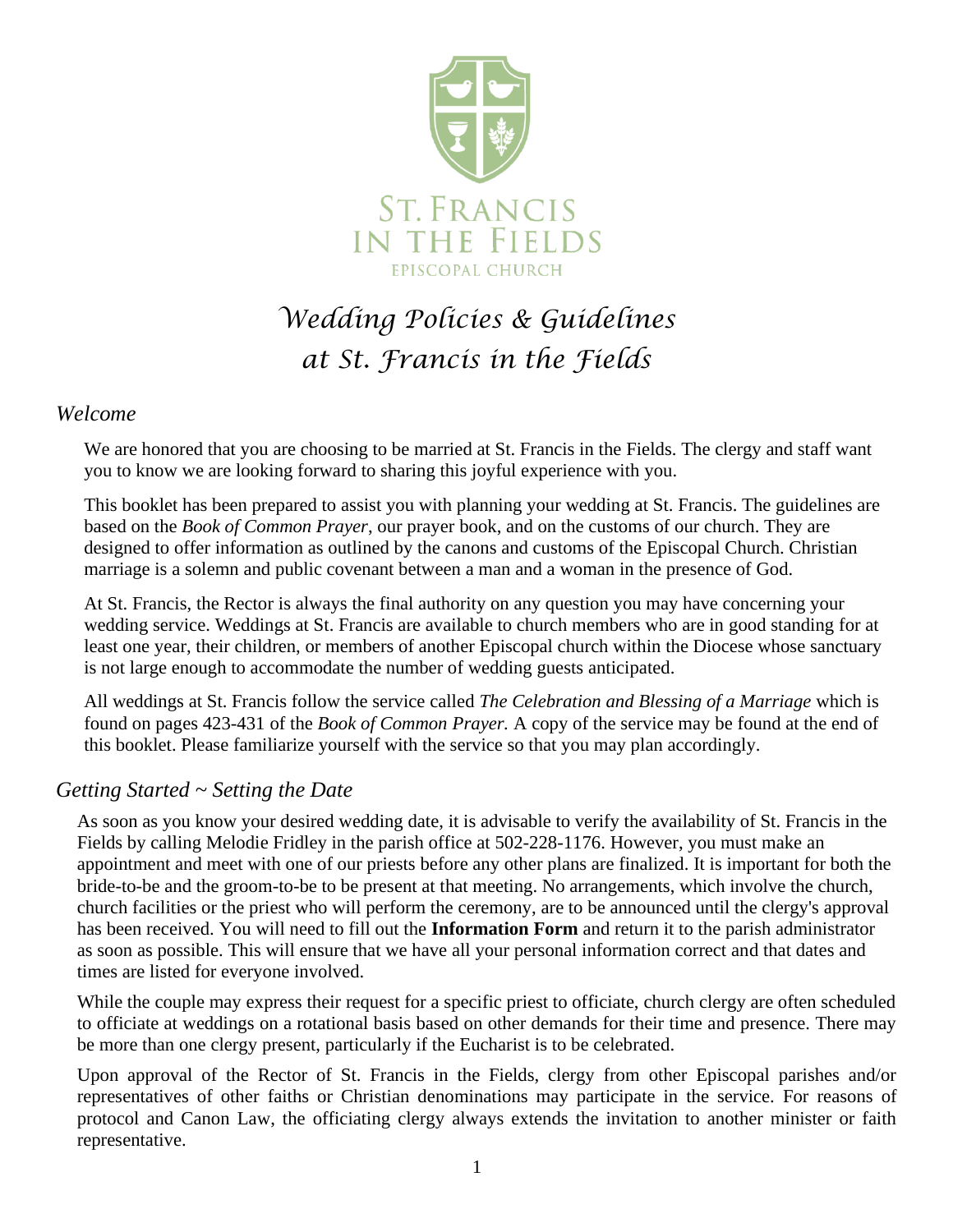Episcopal Church law requires at least 30 days' notice before a wedding takes place. Beyond that, there must be time for premarital counseling, so it is important to call the church office as early as possible to begin discussing marriage and wedding plans. A six-month to one-year period is ideal. If either party has experienced a divorce, permission for the priest to officiate at the ceremony must be obtained from the Bishop of the Diocese of Kentucky 60 days prior to the wedding date. This entails additional paperwork and additional time. In this situation, several months before the anticipated wedding date must be allowed.

At St. Francis, we do not normally have marriage services during the 40 days of Lent, i.e. from Ash Wednesday through Easter Day. While social custom prefers Saturday weddings, there are no theological or liturgical reasons to prefer one day over another. Reception facilities are often more readily available on Fridays, Sundays, and at other times.

## *Timeline of Wedding Preparations*

- 1. Consult with a priest of St. Francis a minimum of 6 months before your wedding. You may contact the Parish Administrator to check for available dates. Your wedding goes on the St. Francis calendar only with the approval of the priest you are working with.
- 2. Work with the church wedding liaison. Plan to spend approximately an hour discussing the necessary procedures and policies. (60 days or more before the wedding.)
- 3. Work with the priest to complete the planning of wedding service details (60 days or more, before the wedding). If you are preparing a wedding bulletin, a copy must be approved by the priest at least two weeks before the wedding.
- 4. Work with Organist-Choirmaster to discuss music for the service. (60 days or more before the wedding.)
- 5. Work with the priest to complete four pre-marriage counseling sessions (30 days or more before the wedding), or arrange with the priest to have your counseling completed elsewhere.
- 6. Turn in all outstanding wedding fees to Parish Administrator (no later than the rehearsal date)

## *Pre-marital Counseling*

All couples are required to receive instruction in the church's teachings concerning Holy Matrimony prior to being married. St Francis in the Fields has determined that couples who engage in a program of counseling supported by a period of guided dialogue with an experienced mentoring couple significantly enhance the success of their marriage. Accordingly, we ask that each couple meet with a member of the clergy and be willing to participate in St. Francis' pre-marriage preparation before a date for the wedding can be scheduled.

## *Planning the Ceremony*

Our church wedding liaison is available to assist our clergy and couples in all phases of their planning connected with the ceremony at St. Francis in the Fields. She will be on hand to answer questions or help in making decisions about the wedding so that the couple and their families can focus on the wedding ceremony instead of the church details.

The liturgy for the solemnization of Holy Matrimony comes from the Book of Common Prayer. When the bride and groom are both baptized Christians, it is highly recommended that a celebration of the Eucharist be included as part of the wedding liturgy. When the Eucharist is included, the bread and wine is offered to all members of the congregation who wish to receive; in the Episcopal Church this includes all baptized Christians.

Rather than enhancing the ceremony, the inclusion of additional symbols (unity candles, family union medallions, etc.) dilutes the power of the marriage liturgy with its intentional focus on the exchanging of vows, symbolized by the giving and receiving of rings. These additional rituals are not part of the Episcopal tradition or liturgy and will not be included.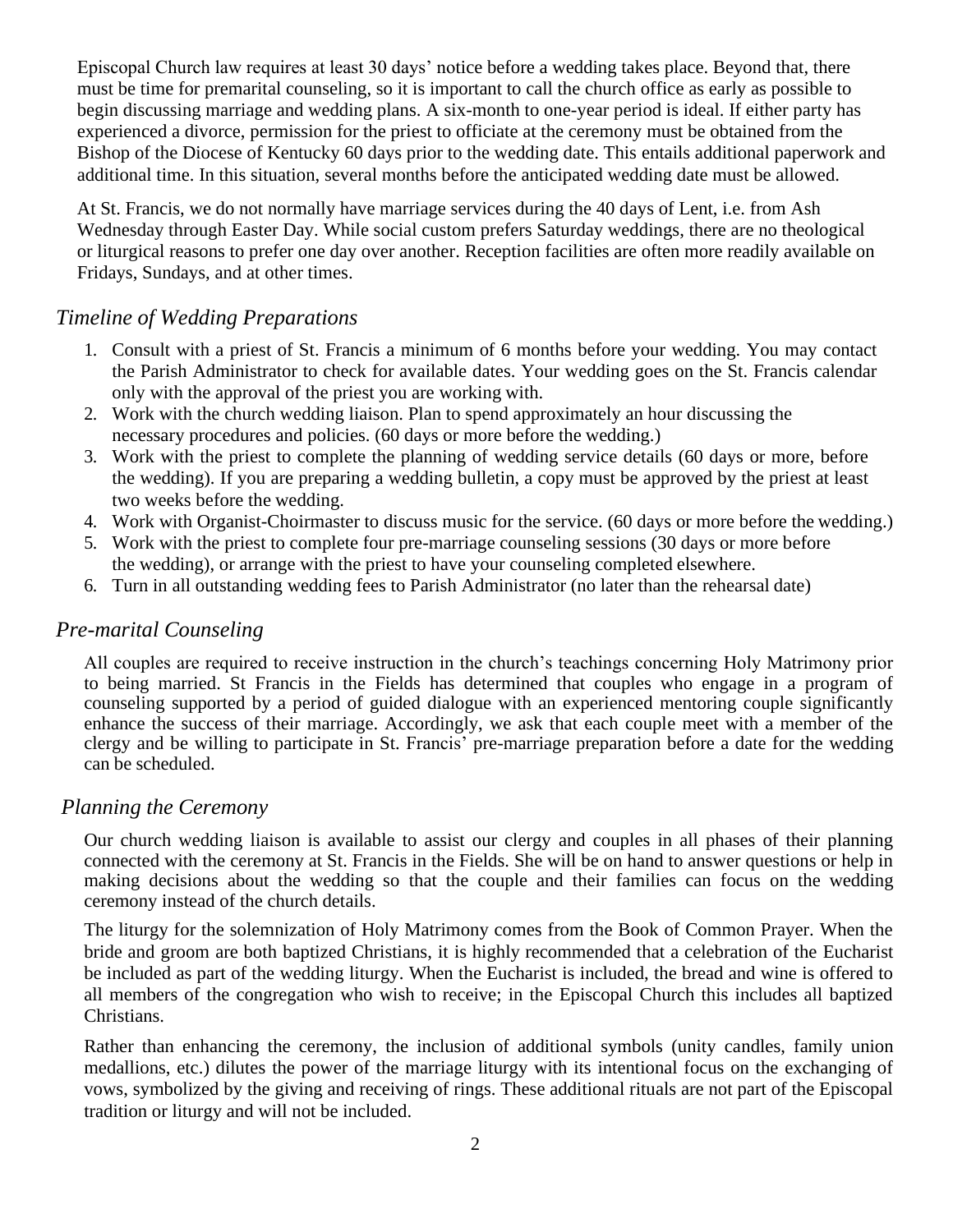The congregation should follow the service and be encouraged to participate at the appropriate times. The congregation, as well as the bridal party, stands during much of the service. Standing is the historic posture taken by witnesses at a marriage because the Church acts on the belief that worship is the act of all present.

## *Marriage License*

A marriage license from the state is a prerequisite to the Solemnization of Matrimony. The state of Kentucky requires both the prospective bride and groom to go to the County Clerk's Office with picture ID and proof of your Social Security number to receive a marriage license. A marriage license can be obtained at any Jefferson County Clerk's Office. An appointment is not required, but both parties must appear and provide the required information. There is no waiting period and a blood test is not required in Kentucky. (**NOTE:** The marriage license is only valid for thirty days, including the day it is issued; therefore, do not attempt to obtain the license more than a month in advance of your wedding date.) For further information and current fees, contact the **Jefferson County Clerk's Office at 527 Jefferson Street, Louisville, (502)- 574-5700.**

The marriage license should be brought with you to the rehearsal, typically the night before the wedding and given to the priest or church wedding liaison. The appropriate certificates will be signed at the wedding and the marriage license will be mailed to the County Clerk's office after the ceremony.

## *Music*

The church organist/choirmaster, Jim Rightmyer, plays at all weddings, unless he arranges otherwise. He supervises the music, after consultation with the bride and groom. Only sacred music according to the tradition of the church may be used. You should contact Dr. Rightmyer at least 60 days prior to your wedding date.

#### *Flowers*

Floral arrangements should enhance, but not dominate, the worship service. The florist will need to cooperate with the church wedding liaison in planning for and placing all flowers. Other than flowers at the altar, no other decorations are permitted inside the altar rail without the express permission of the clergy or church wedding liaison.

Rose petals may not be disbursed down the aisle neither is a runner permitted, as they become a hazard on the hard wood floor. We regret that we cannot permit bird seed or rice for reasons of safety.

Flowers at the altar may be left for the Sunday services. Parishioners of St. Francis in the Fields are given the opportunity to provide the Sunday altar flowers in memory of a loved one. If you wish to gift your flowers to the Church inform the wedding liaison one month prior to your wedding. The flowers will be placed in the Narthex and your gift will be noted in the bulletin.

Because the Episcopal Church follows a liturgical calendar, there will be certain liturgical symbols and decorations present during the course and seasons of the church year (i.e., Advent wreath.) The Church's seasonal environment is not altered for weddings.

Flowers and/or bows are not permitted on the altar railings. Flowers may be placed on the hooks provided on the front, outside doors of the Church and on the wrought-iron railings leading up to the Church entrance.

Florists must retrieve any equipment (urns, pedestals, etc.) immediately following the wedding. The Church will not be responsible beyond that time. If another pickup time is required, prior arrangements must be made with the Wedding Liaison.

The church wedding liaison will have a detail list to give to your florist of what is permitted.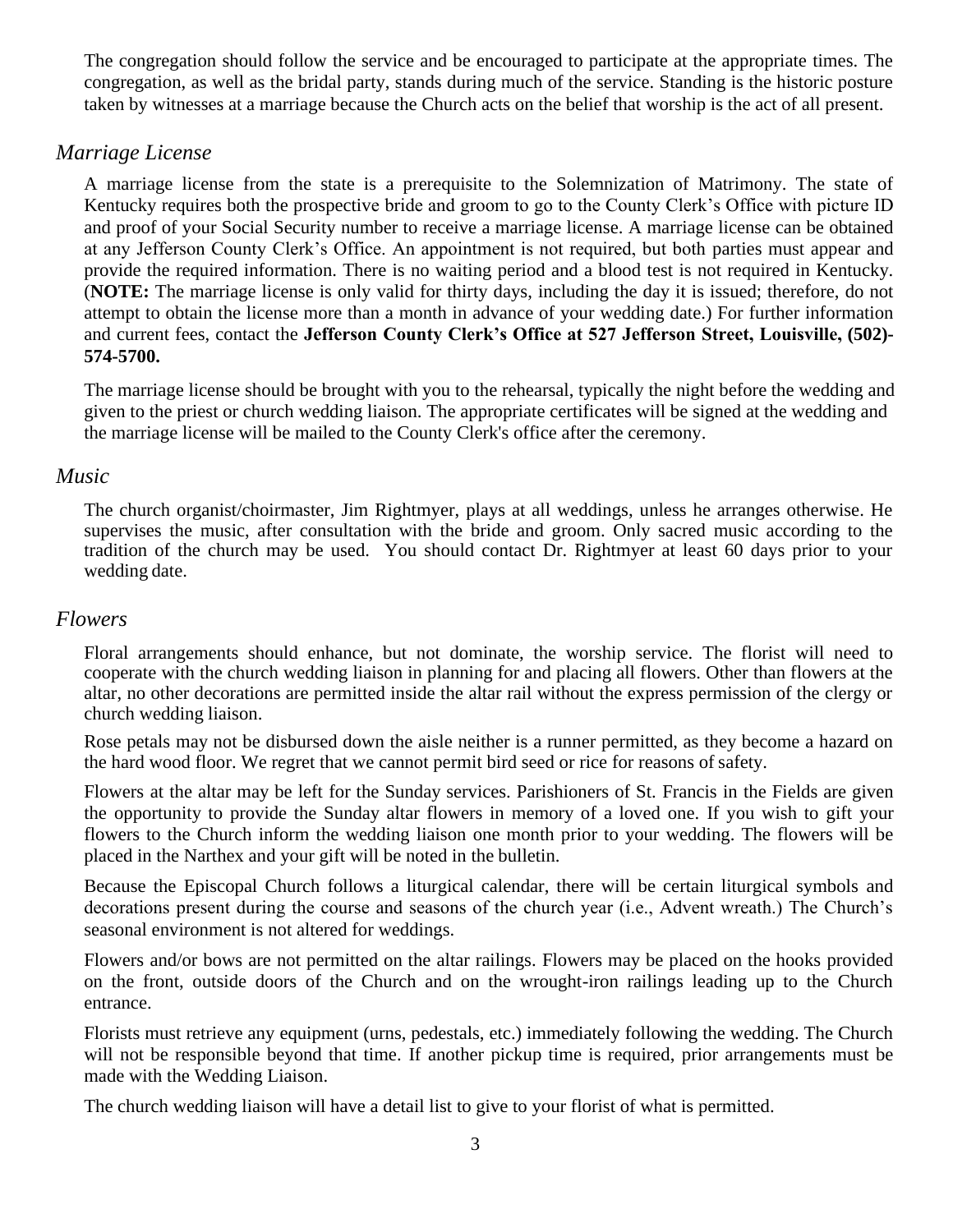## *Candles*

Candle stands and candelabra are available for placement at the windows and throughout the church. The church will purchase all candles. Please see the fee schedule. The lighting of a unity candle is not part of the Episcopal tradition. Unity candles are not used in St. Francis in the Fields wedding liturgies. The focus of the celebration of the Sacrament of Holy Matrimony, as stated in scripture, is God's blessing on the man and the woman coming together as one and forming a separate union from their respective families. *"*But from the beginning of creation *he made them male and female. This is why a man leaves his father and mother, and the two become one flesh.* They are no longer two, therefore, but one flesh". *Mark 10:6-8*.

## *Photographs*

You will need to arrange for photographing and/or videotaping the ceremony well in advance. These professionals must agree to abide by the wishes of the church as to where they may stand. *No flash pictures are permitted during the ceremony.* A conversation between the photographer (and/or the videographer) and the church wedding liaison is required before the day of the wedding rehearsal. The church wedding liaison will have a detail list to give to your photographer of what is permitted.

## *Rehearsal*

The purpose of the rehearsal is to acquaint members of the wedding party with their respective roles in the service so that the service itself may be conducted in a relaxed but worshipful manner. The rehearsal is usually a day or two before the wedding. Rehearsals last approximately one hour. All participants in the wedding (attendants, ushers, parents, bridal party, readers) should participate in the rehearsal. Bring the marriage license to the church on the night of the rehearsal; it will be stored for use the following day.

The wedding liaison will be present to assist the clergy in directing the rehearsal and coordinating the order of procession. Please alert them to any special seating arrangements (grandmothers, etc.) and the number of pews needed to be reserved for family.

The priest in charge has final authority over the order of the marriage service and all matters concerning the wedding party once inside the church. It is encouraged to have a professional wedding consultant, but they may not have any say in the order of the rehearsal or the wedding ceremony at St. Francis.

Please remember that the rehearsal takes place in a house of prayer. Ask people to dress appropriately. Cell phones are not to be used in the church and should be turned off so they do not ring during the rehearsal. Absolutely no alcohol is allowed before or during the rehearsal.

# *Wedding Programs*

Some couples desire to have a printed program for the service. Printed programs are not necessary for a St. Francis wedding, but you can have one if you'd like. Samples of programs used in weddings here at St. Francis in the Fields will be available to preview with the church wedding liaison to help you plan the format and layout of your leaflet. This needs to be done a month prior to the wedding. The priest or church wedding liaison must approve leaflets created externally. Leaflets must be available for rehearsal. We ask that you place instructions for the guests to turn off or put on vibrate their cell phones and beepers, and that no flash pictures be taken during this sacred ceremony. Exact wording can be provided.

## *Dressing Facilities*

The bride and her attendants may dress at the church. The groom and ushers customarily dress at home, although arrangements can be made for them at the church. The bride's party should assemble in the Williamson Room two hours or less prior to the ceremony. Alcoholic beverages are absolutely not permitted on the premises prior to the ceremony.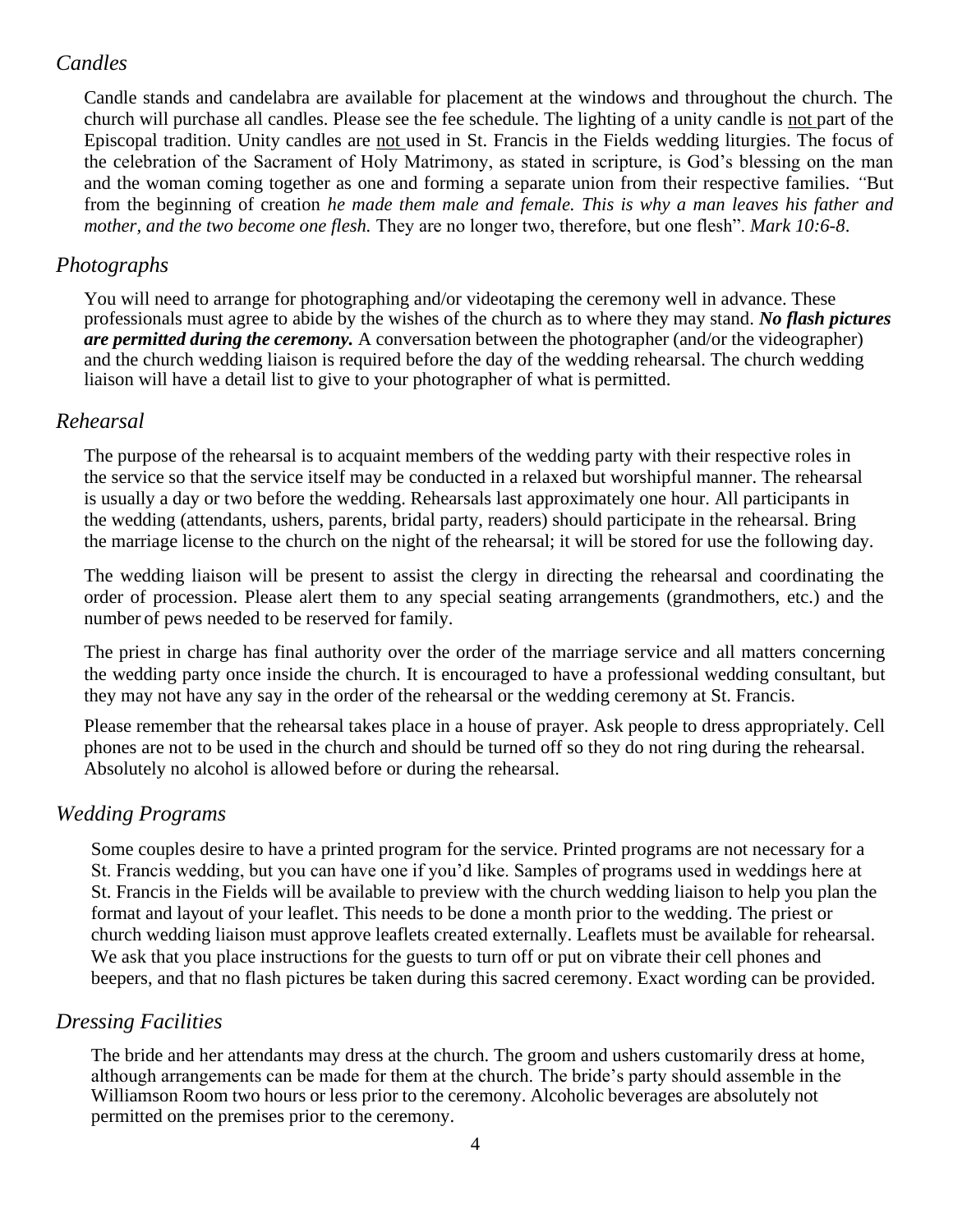Following the service, the bridal party is responsible for removing all personal articles from these rooms, leaving them neat and arranged as found. These rooms are to be vacated within one hour of the completion of the wedding ceremony.

Light snacks and beverages for the bridal party may be brought into the rooms. Ice can be provided by speaking to the St. Francis Wedding Liaison.

## *Acolytes*

If acolytes and/or other lay liturgical ministers (lectors, chalice bearers) are needed or requested, the choices of these persons may be made by the couple only after consulting with the officiating priest. If desired, the church wedding liaison will arrange for an acolyte. A minimal fee is charged.

## *The Verger*

The Verger opens and prepares the church before the wedding and cleans and secures the church after the service. The Verger's services are provided in the wedding fees. (See the fee schedule.) Normally, the church will be opened three hours before the scheduled wedding time and will be locked one hour following the end of the ceremony. If additional time is needed for the bridal party to access the church facilities, these arrangements must be approved at least thirty days prior to the wedding. An additional fee may be charged for the additional time requiring the sexton's services.

## *Receptions*

Graves Hall is available for wedding receptions. The persons giving the reception must take all responsibility for the reception. All arrangements must be made and paid for by the couple. This includes dishes, silver, tablecloths, table set-up and take-down, caterers, dish washing, clean-up, and removal of food and beverage after the reception. St. Francis in the Fields is a smoke-free facility. See fee schedule.

All receptions at St. Francis will be arranged through our parish administrator, Melodie Fridley. Only professional caterers may be used for wedding receptions at St. Francis. Receptions should be limited to three hours. A member of the St. Francis staff will be present at all receptions for information and security only. They are not responsible for assisting the caterer, serving, or for clean-up purposes. These services must be provided by your caterer. Caterer is responsible for seeing that the kitchen and surrounding areas are left clean and returned to their original setting.

There can be NO OPEN BAR at receptions at St. Francis. Wine, beer and champagne may be served at the discretion of the bride and groom, as long as attractive, clearly-marked, non- alcoholic beverages are also offered. If champagne or wine is served, the caterer must supply the wine glasses. You must provide a bartender to pour wine, beer and Champaign and they must provide a liquor license to assume full liability.

# *Alcohol Policy*

The use of alcohol at any function at St. Francis requires:

- clear and distinct labeling of all beverages and foods which contain alcohol
- availability of food
- attractive, non-alcoholic alternatives are offered as conspicuously as alcoholic beverages
- awareness of all federal, state and local ordinances regarding legal age, serving of obviously intoxicated persons and liability for the actions of intoxicated persons
- **The bride and groom ultimately assume full liability for their event and for their guests.**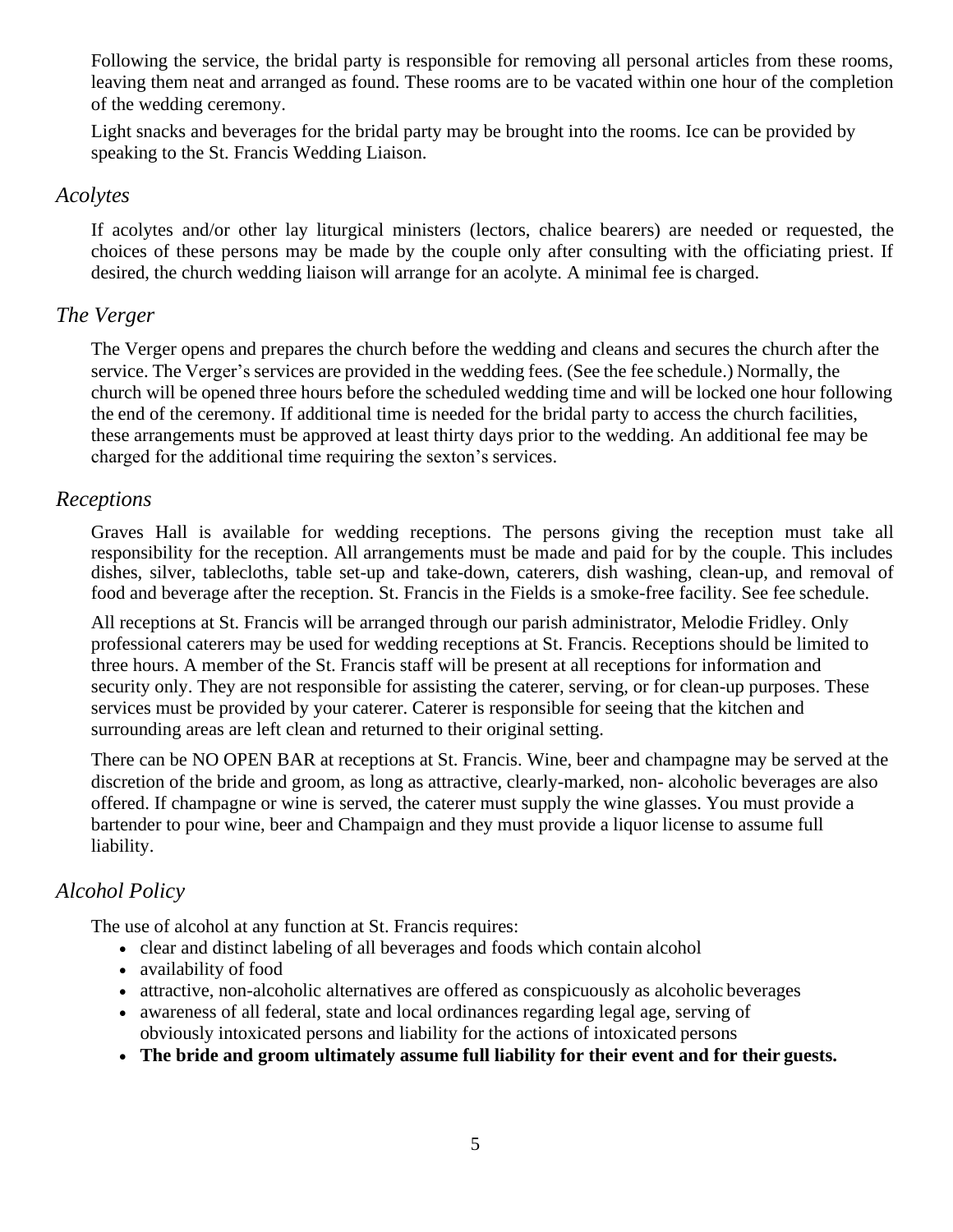# *Wedding Fees and Charges*

Normal fees and charges are listed below but will be finalized after discussion and agreement with the Rector (or another presiding priest). All fees are subject to change. There is not charge for the use of the facility for your wedding ceremony. **All fees must be paid in full by the rehearsal date.**

Organist (The organist fee includes consultation and the service) \$300

| Verger (The Verger fee includes set-up, clean-up, and vacuuming after a service) \$150 |  |
|----------------------------------------------------------------------------------------|--|
|                                                                                        |  |
|                                                                                        |  |
|                                                                                        |  |
|                                                                                        |  |
|                                                                                        |  |

**Audio/Video Streaming** at a very high quality is available upon request; the price is set by our contract employee depending on the complexity and other considerations. For more info, contact Simmons Falk at 502-387-1727.

Since the planning of the wedding, the rehearsal, and the wedding are not part of his or her normal duties, the priest who presides at your wedding should receive an honorarium of not less than \$300. The exact amount is up to you.

The priests are happy to receive (but do not expect) invitations to attend your rehearsal dinner and wedding reception. If you do wish to invite your priest (and their spouse), please do this at the same time other invitations are issued.

## *Reception Fees*

Services include use of the facilities and cost of security. Facility use is for a three-hour period and must end no later than 10:00 p.m. Graves Hall holds 250 people. Verger services include being on property and ensuring the hall is set up and ready for Sunday morning. No clean-up of food/drink service or kitchen facilities is included.

## *Specific Details for the Sanctuary*

- o Seating in the sanctuary is 600 maximum *(extra chairs may be placed in side aisles)*
- o The length of center aisle is 66'' (*runner not permitted*)
- $\circ$  The width of center aisle is 76"
- o There are 16 pews on each side of the center aisle (*8 people per pew*)
- o The walls and woodwork are white; trim is walnut
- o The church is fully air conditioned
- o Lighting is controlled by the church wedding coordinator.
- $\circ$  The narthex has walnut tables and chairs that may be used (9'L x 40" W).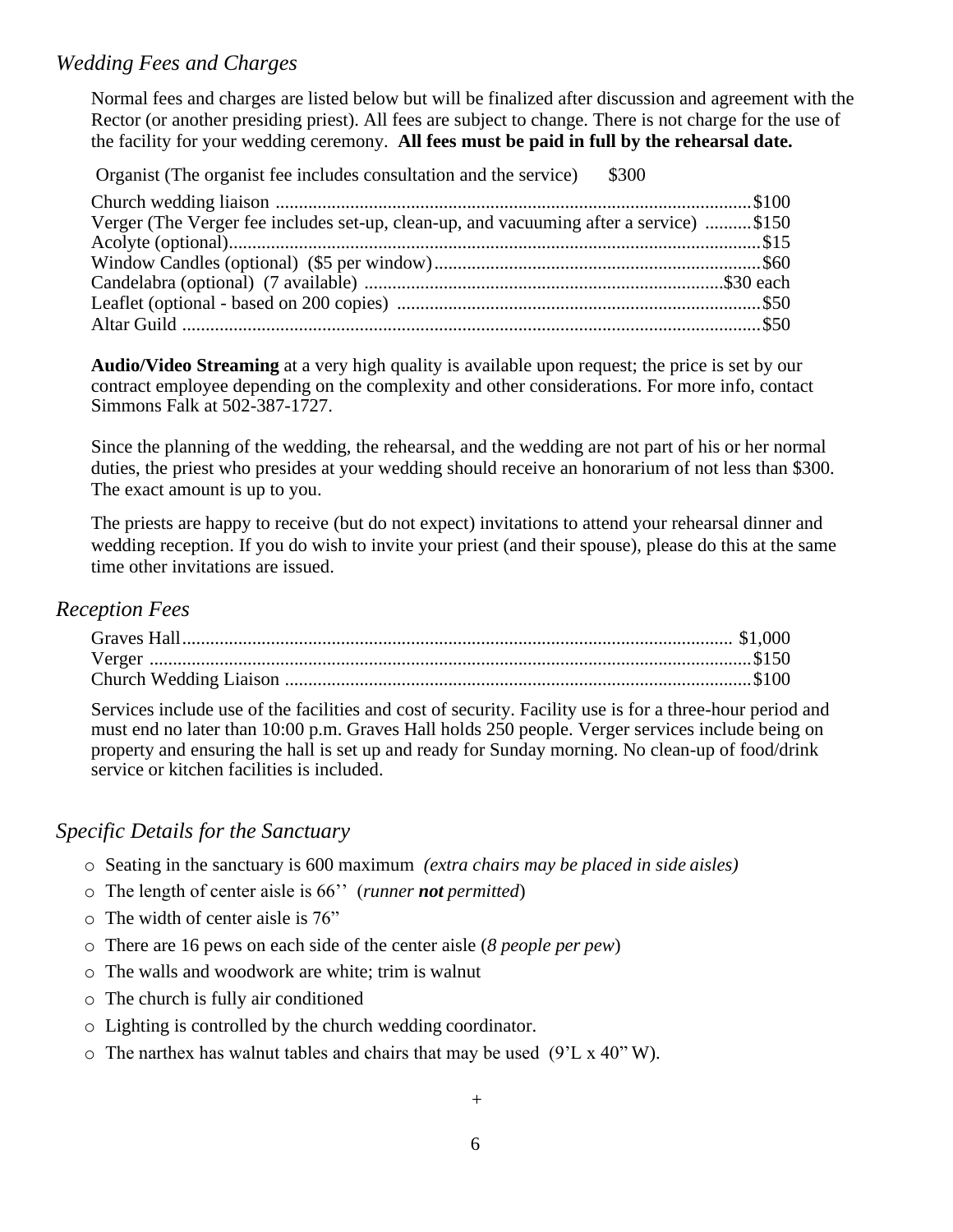# **The Episcopal Wedding Service in the Book of Common Prayer Concerning the Service**

Christian marriage is a solemn and public covenant between a man and a woman in the presence of God. In the Episcopal Church it is required that one, at least, of the parties must be a baptized Christian; that the ceremony be attested by at least two witnesses; and that the marriage conform to the laws of the State and the canons of this Church.

A priest or a bishop normally presides at the Celebration and Blessing of a Marriage, because such ministers alone have the function of pronouncing the nuptial blessing, and of celebrating the Holy Eucharist.

When both a bishop and a priest are present and officiating, the bishop should pronounce the blessing and preside at the Eucharist.

A deacon, or an assisting priest, may deliver the charge, ask for the Declaration of Consent, read the Gospel, and perform other assisting functions at the Eucharist.

Where it is permitted by civil law that deacons may perform marriages, and no priest or bishop is available, a deacon may use the service which follows, omitting the nuptial blessing which follows The Prayers.

It is desirable that the Lessons from the Old Testament and the Epistles be read by lay persons. In the opening exhortation (at the symbol of N.N.), the full names of the persons to be married are declared. Subsequently, only their Christian names are used.

## **The Celebration and Blessing of a Marriage, BCP p.423**

*At the time appointed, the persons to be married, with their witnesses assemble in the church or some other appropriate place.*

*During their entrance, a hymn, psalm, or anthem may be sung, or instrumental music may be played.*

*Then the Celebrant, facing the people and the persons to be married, with the woman to the right and the man to the left, addresses the congregation and says*

Dearly beloved: We have come together in the presence of God to witness and bless the joining together of this man and this woman in Holy Matrimony. The bond and covenant of marriage was established by God in creation, and our Lord Jesus Christ adorned this manner of life by his presence and first miracle at a wedding in Cana of Galilee. It signifies to us the mystery of the union between Christ and his Church, and Holy Scripture commends it to be honored among all people.

The union of husband and wife in heart, body, and mind is intended by God for their mutual joy; for the help and comfort given one another in prosperity and adversity; and, when it is God's will, for the procreation of children and their nurture in the knowledge and love of the Lord. Therefore marriage is not to be entered into unadvisedly or lightly, but reverently, deliberately, and in accordance with the purposes for which it was instituted by God.

Into this holy union N.N. and N.N. now come to be joined. If any of you can show just cause why they may not lawfully be married, speak now; or else for ever hold your peace.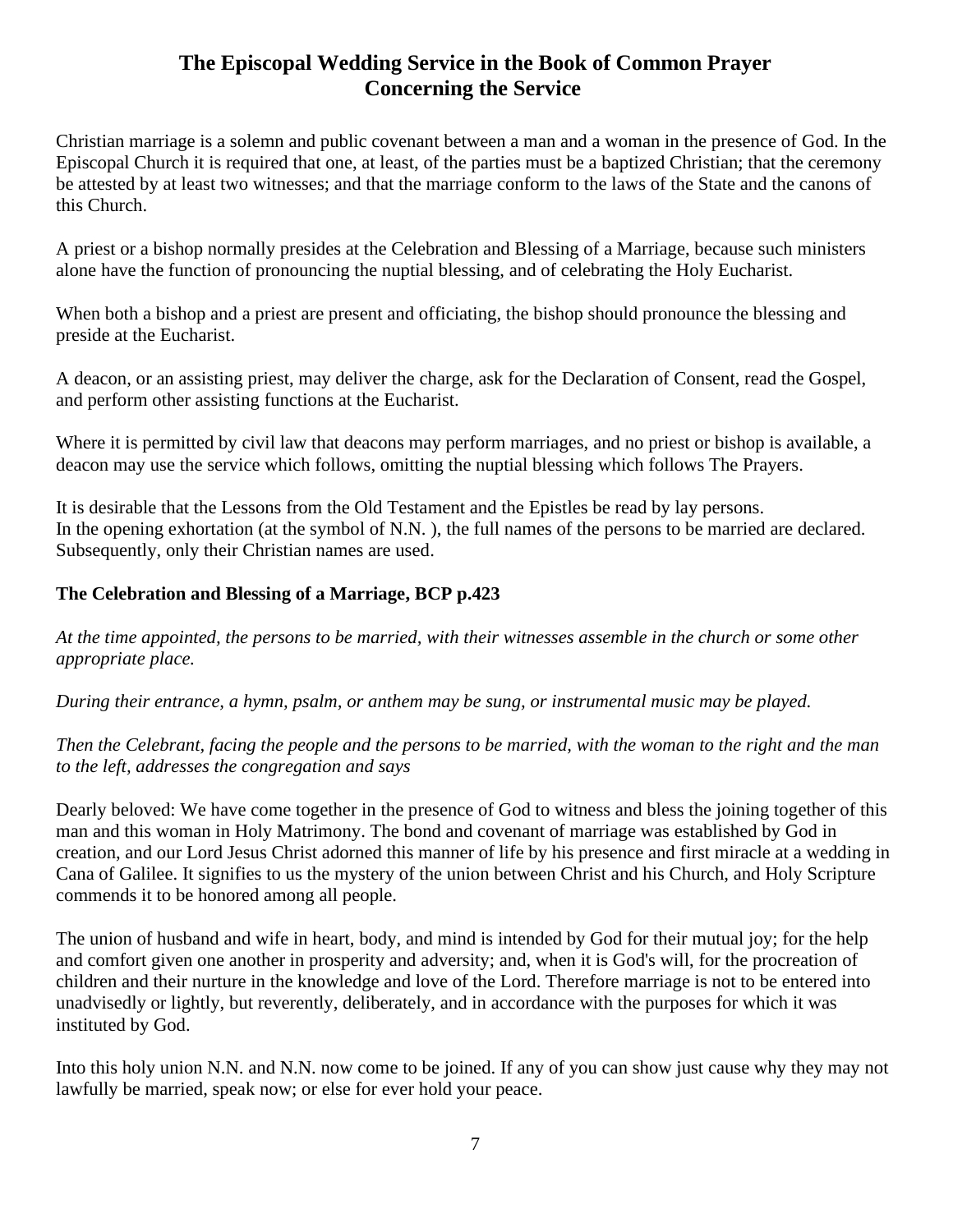#### *Then the Celebrant says to the persons to be married*

I require and charge you both, here in the presence of God, that if either of you know any reason why you may not be united in marriage lawfully, and in accordance with God's Word, you do now confess it.

## **The Declaration of Consent**

*The Celebrant says to the woman*

N., will you have this man to be your husband; to live together in the covenant of marriage? Will you love him, comfort him, honor and keep him, in sickness and in health; and, forsaking all others, be faithful to him as long as you both shall live?

*The Woman answers*

I will.

*The Celebrant says to the man*

N., will you have this woman to be your wife; to live together in the covenant of marriage? Will you love her, comfort her, honor and keep her, in sickness and in health; and, forsaking all others, be faithful to her as long as you both shall live?

*The Man answers*

I will.

*The Celebrant then addresses the congregation, saying*

Will all of you witnessing these promises do all in your power to uphold these two persons in their marriage?

*People* We will.

*A hymn, psalm, or anthem may follow.*

## **The Ministry of the Word**

*The Celebrant then says to the people*

The Lord be with you. *People* And also with you.

Let us pray.

O gracious and everliving God, you have created us male and female in your image: Look mercifully upon this man and this woman who come to you seeking your blessing, and assist them with your grace, that with true fidelity and steadfast love they may honor and

keep the promises and vows they make; through Jesus Christ our Savior, who lives and reigns with you in the unity of the Holy Spirit, one God, for ever and ever. *Amen.*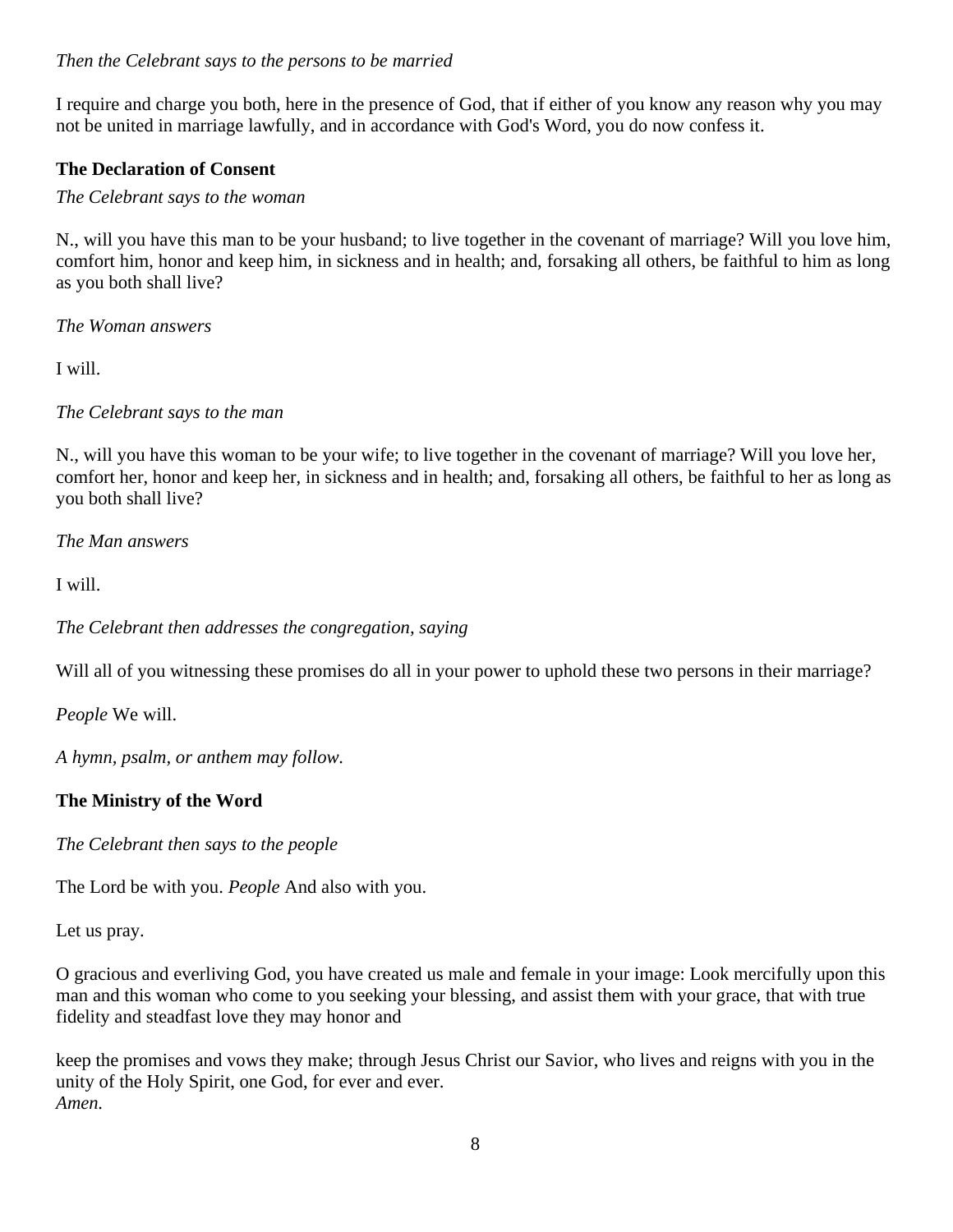*Then one or more of the following passages from Holy Scripture is read. If there is to be a Communion, a passage from the Gospel always concludes the Readings.*

Genesis 1:26-28 (Male and female he created them) Genesis 2:4-9,15-24 (A man cleaves to his wife and they become one flesh) Song of Solomon 2:10-13;8:6-7 (Many waters cannot quench love) Tobit 8:5b-8 (New English Bible) (That she and I may grow old together)

1 Corinthians 13:1-13 (Love is patient and kind) Ephesians 3:14-19 (The Father from whom every family is named) Ephesians 5:1-2,21-33 (Walk in love, as Christ loved us) Colossians 3:12-17 (Love which binds everything together in harmony) 1 John 4:7-16 (Let us love one another for love is of God)

*Between the Readings, a Psalm, hymn, or anthem may be sung or said. Appropriate Psalms are 67, 127, and 128.*

*When a passage from the Gospel is to be read, all stand, and the Deacon or Minister appointed says*

The Holy Gospel of our Lord Jesus Christ according to . *People* Glory to you, Lord Christ.

Matthew 5:1-10 (The Beatitudes) Matthew 5:13-16 (You are the light ... Let your light so shine) Matthew 7:21,24-29 (Like a wise man who built his house upon the rock) Mark 10:6-9,13-16 (They are no longer two but one) John 15:9-12 (Love one another as I have loved you)

*After the Gospel, the Reader says*

The Gospel of the Lord. *People* Praise to you, Lord Christ.

*A homily or other response to the Readings may follow.*

## **The Marriage**

*The Man, facing the woman and taking her right hand in his, says*

In the Name of God, I, N., take you, N., to be my wife, to have and to hold from this day forward, for better for worse, for richer for poorer, in sickness and in health, to love and to cherish, until we are parted by death. This is my solemn vow.

*Then they lose their hands, and the Woman, still facing the man, takes his right hand in hers, and says*

In the Name of God, I, N., take you, N., to be my husband, to have and to hold from this day forward, for better for worse, for richer for poorer, in sickness and in health, to love and to cherish, until we are parted by death. This is my solemn vow.

*They loose their hands.*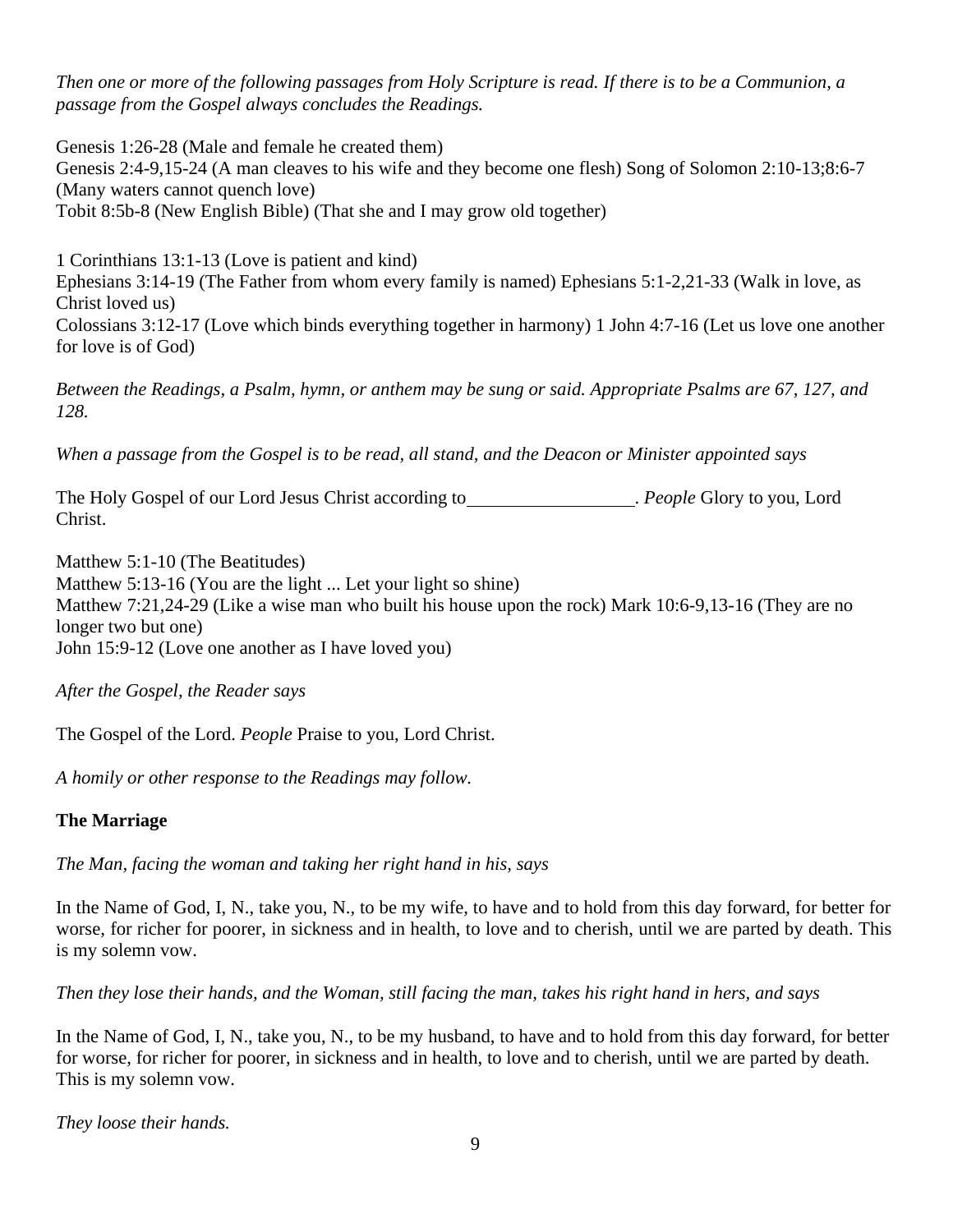#### *The Priest may ask God's blessing on a ring or rings as follows*

Bless, O Lord, this ring to be a sign of the vows by which this man and this woman have bound themselves to each other; through Jesus Christ our Lord. *Amen*.

*The giver places the ring on the ring-finger of the other's hand and says*

N., I give you this ring as a symbol of my vow, and with all that I am, and all that I have, I honor you, in the Name of the Father, and of the Son, and of the Holy Spirit (or in the Name of God).

#### *Then the Celebrant joins the right hands of husband and wife and says*

Now that N. and N. have given themselves to each other by solemn vows, with the joining of hands and the giving and receiving of a ring, I pronounce that they are husband and wife, in the Name of the Father, and of the Son, and of the Holy Spirit.

Those whom God has joined together let no one put asunder. *People* Amen.

#### **The Prayers**

*All standing, the Celebrant says*

Let us pray together in the words our Savior taught us.

*People and Celebrant*

Our Father, who art in heaven, hallowed be thy Name,

thy kingdom come, thy will be done,

on earth as it is in heaven. Give us this day our daily bread. And forgive us our trespasses,

as we forgive those who trespass against us.

And lead us not into temptation, but deliver us from evil.

For thine is the kingdom,

and the power, and the glory, for ever and ever. Amen.

*If Communion is to follow, the Lord's Prayer may be omitted here. The Deacon or other person appointed reads the following prayers, to which the People respond, saying, Amen. If there is not to be a Communion, one or more of the prayers may be omitted.* Let us pray.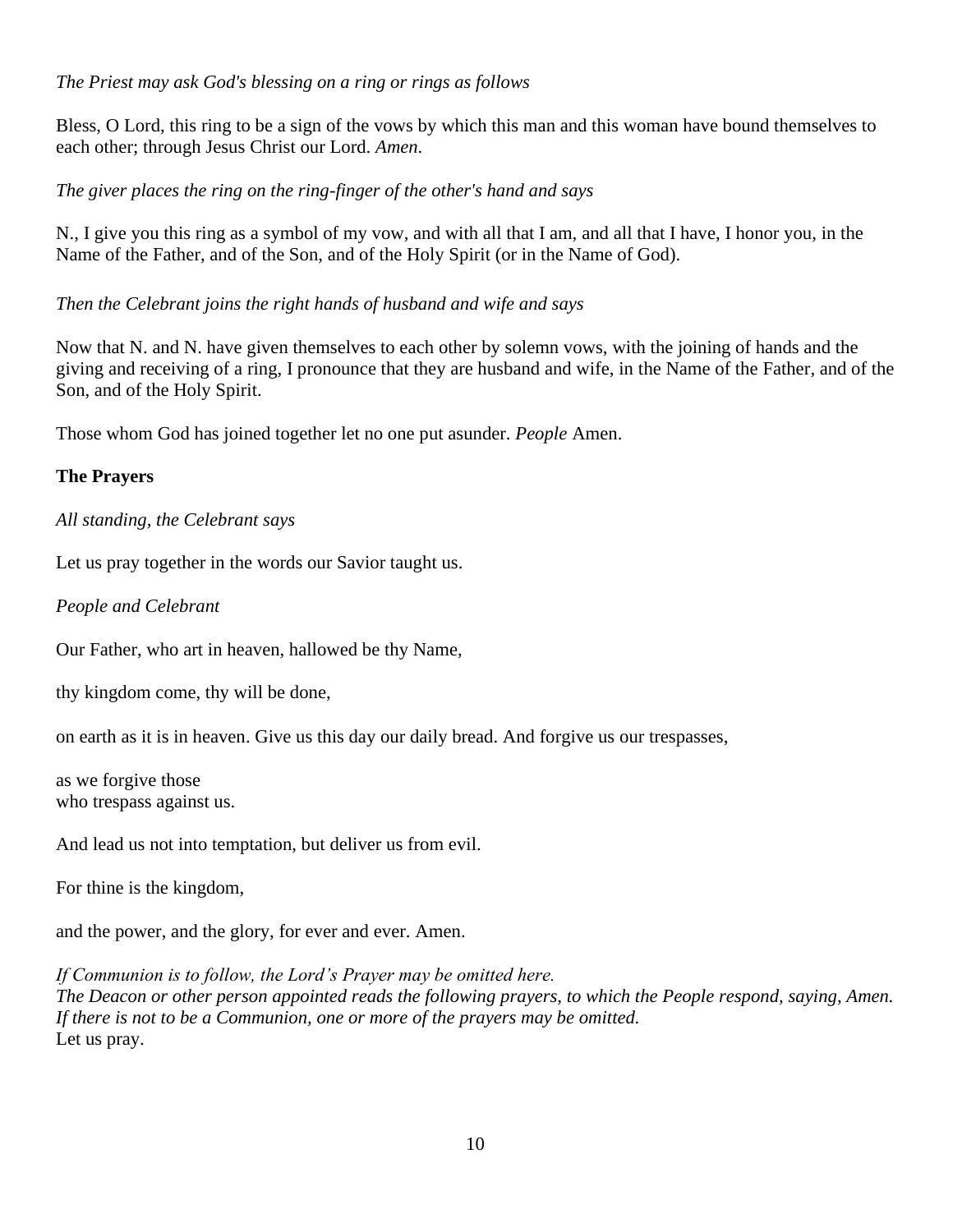Eternal God, creator and preserver of all life, author of salvation, and giver of all grace: Look with favor upon the world you have made, and for which your Son gave his life, and especially upon this man and this woman whom you make one flesh in Holy Matrimony. *Amen.*

Give them wisdom and devotion in the ordering of their common life, that each may be to the other a strength in need, a counselor in perplexity, a comfort in sorrow, and a companion in joy*. Amen.*

Grant that their wills may be so knit together in your will, and their spirits in your Spirit, that they may grow in love and peace with you and one another all the days of their life. *Amen.*

Give them grace, when they hurt each other, to recognize and acknowledge their fault, and to seek each other's forgiveness and yours*. Amen.*

Make their life together a sign of Christ's love to this sinful and broken world, that unity may overcome estrangement, forgiveness heal guilt, and joy conquer despair. *Amen.*

Bestow on them, if it is your will, the gift and heritage of children, and the grace to bring them up to know you, to love you, and to serve you. *Amen.*

Give them such fulfillment of their mutual affection that they may reach out in love and concern for others. *Amen.*

Grant that all married persons who have witnessed these vows may find their lives strengthened and their loyalties confirmed. *Amen.*

Grant that the bonds of our common humanity, by which all your children are united one to another, and the living to the dead, may be so transformed by your grace, that your will may be done on earth as it is in heaven; where, O Father, with your Son and the Holy Spirit, you live and reign in perfect unity, now and for ever. *Amen.*

## **The Blessing of the Marriage**

## *The people remain standing. The husband and wife kneel, and the Priest says one of the following prayers*

Most gracious God, we give you thanks for your tender love in sending Jesus Christ to come among us, to be born of a human mother, and to make the way of the cross to be the way of life. We thank you, also, for consecrating the union of man and woman in his Name. By the power of your Holy Spirit, pour out the abundance of your blessing upon this man and this woman. Defend them from every enemy. Lead them into all peace. Let their love for each other be a seal upon their hearts, a mantle about their shoulders, and a crown upon their foreheads. Bless them in their work and in their companionship; in their sleeping and in their waking; in their joys and in their sorrows; in their life and in their death. Finally, in your mercy, bring them to that table where your saints feast for ever in your heavenly home; through Jesus Christ our Lord, who with you and the Holy Spirit lives and reigns, one God, for ever and ever. *Amen.*

#### *or this*

O God, you have so consecrated the covenant of marriage that in it is represented the spiritual unity between Christ and his Church: Send therefore your blessing upon these your servants, that they may so love, honor, and cherish each other in faithfulness and patience, in wisdom and true godliness, that their home may be a haven of blessing and peace; through Jesus Christ our Lord, who lives and reigns with you and the Holy Spirit, one God, now and for ever. *Amen.*